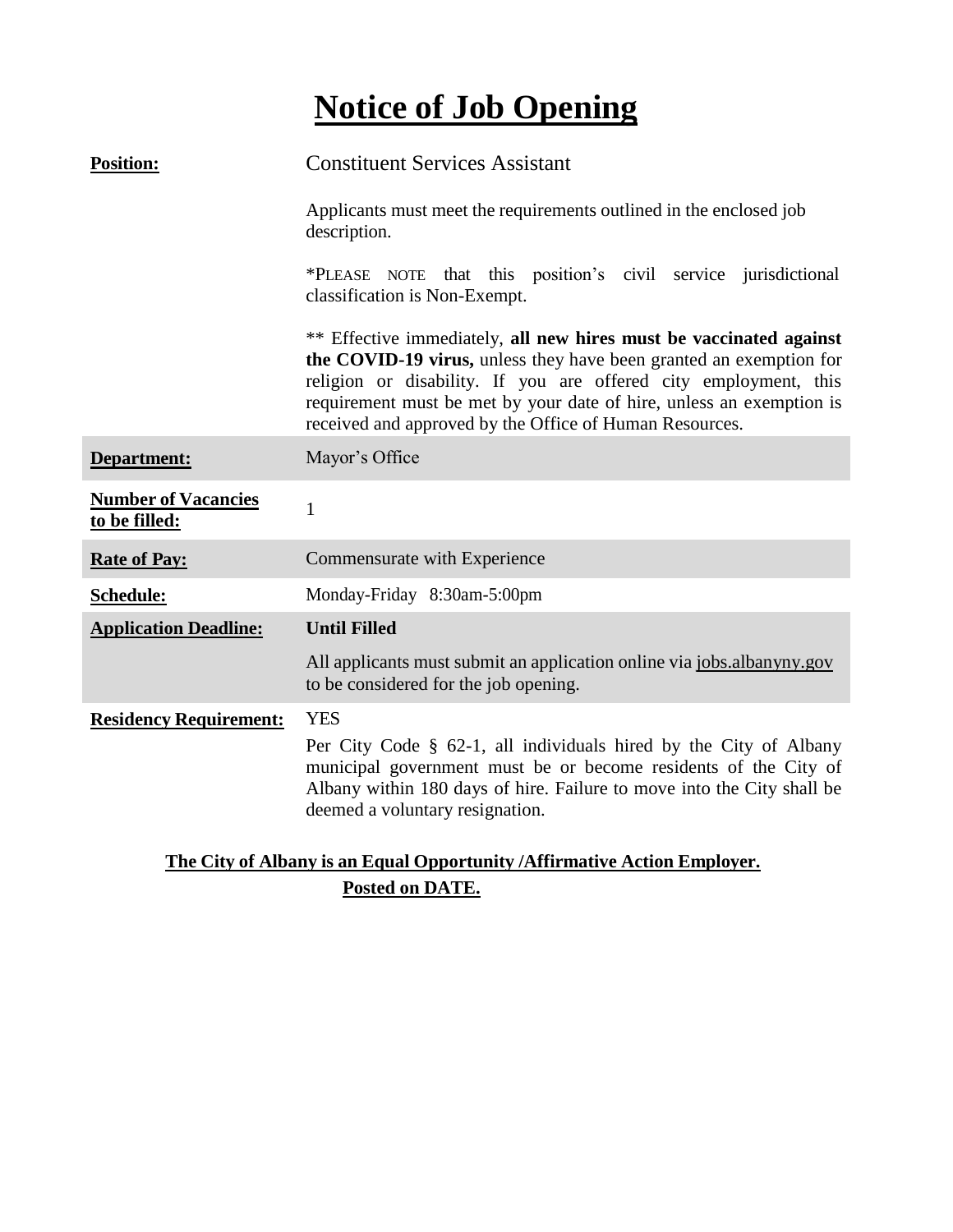City of Albany **Competitive** REVISED: 6/21/2022

# **CONSTITUENT SERVICES ASSISTANT**

**DISTINGUISHING FEATURES OF THE CLASS**: The incumbent aids the Mayor's Office in developing and maintaining prompt and informative communications between the community and the City of Albany. The work requires a mature, friendly, and motivated individual who represents the City well, is knowledgeable about Albany and its available resources, and can facilitate constituent issue resolution and routine problem-solving with good judgment. The duties are performed with general supervision and the assignments require usage of the telephone and computer, as well as interfacing inperson with the public within the Mayor's Office and at community events. Communications are routine in nature and a call reference list is available for determining resource agencies. Supervision over others is not typical of this class.

#### **TYPICAL WORK ACTIVITES**: (Illustrative Only)

- Answers and screen phone calls and in-person requests fielded by the Mayor's Office;
- Reviews received constituent correspondence via physical mail, email, and See Click Fix, and drafts constituent correspondence for the Mayor;
- Completes topic-specific research as needed;
- Compiles daily press clips;
- Staffs Mayor at community events as needed (occasional evening and weekend coverage may be required):
- Completes office supply procurement and credit card reconciliation;
- Assists and supports Mayor's Office staff during events and other public ceremonies;
- Organizes and completes intra-office filing;
- Completes other duties as assigned;
- Performs related work as required.

#### **FULL PERFORMANCE KNOWLEDGE, SKILLS ABILITIES, AND PERSONAL CHARACTERISTICS:**

- Ability to read and write at a high level and use the telephone and other communication equipment;
- Ability to speak clearly and concisely to effectively communicate information to residents, support agency representatives, and the general public;
- Thorough knowledge of the City of Albany and the numerous area resources, events, geographical locations;
- Computer skills including Microsoft Suite and Email;
- Ability to represent the City of Albany well;
- Friendliness, Maturity, Discretion, Organization, Confidence, Promptness, Good Judgement;
- Physical condition commensurate with the demands of the position.